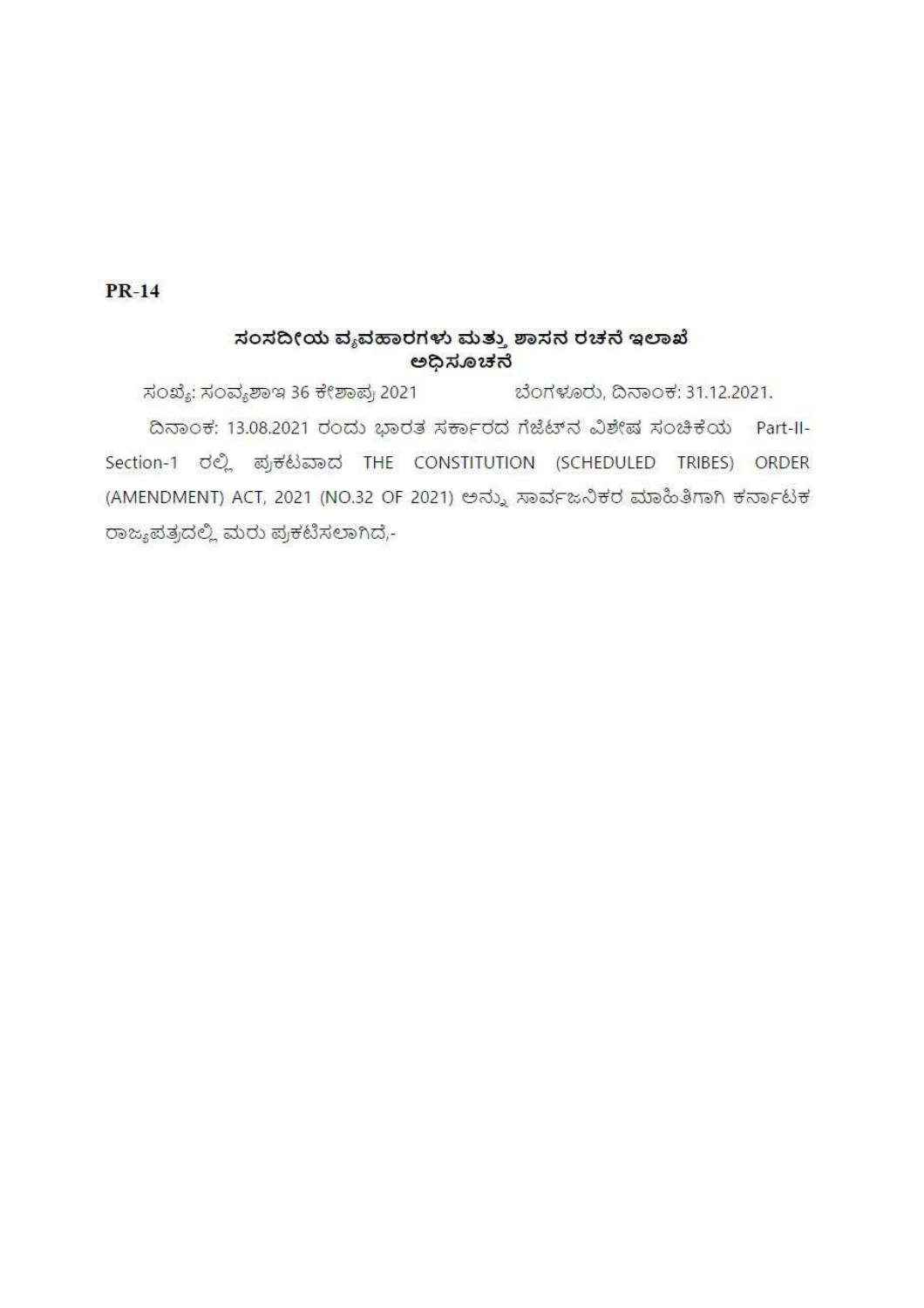



सी.जी.-डी.एल.-अ.-13082021-228985 CG-DL-E-13082021-228985

**EXTRAORDINARY** भाग $II$   $-$  खण्ड 1 PART II - Section 1

PUBLISHED BY AUTHORITY

सं॰ 43] बई दिल्ली, शुक्रवार, अगस्त 13, 2021/ श्रावण 22, 1943 (शक)

Separate paging is given to this Part in order that it may be filed as a separate compilation.

## MINISTRY OF LAW AND JUSTICE

(Legislative Department)

New Delhi, the 13th August, 2021/ Sravana 22, 1943 (Saka)

The following Act of Parliament received the assent of the President on the 13th August, 2021, and is hereby published for general information:—

## THE CONSTITUTION (SCHEDULED TRIBES) ORDER (AMENDMENT) ACT, 2021

NO. 32 OF 2021

[13th August, 2021.]

An Act further to amend the Constitution (Scheduled Tribes) Order, 1950 to modify the list of Scheduled Tribes in relation to the State of Arunachal Pradesh.

BE it enacted by Parliament in the Seventy-second Year of the Republic of India as follows:—

1. This Act may be called the Constitution (Scheduled Tribes) Order (Amendment) Short title. Act, 2021.

c.o. 22. **2.** In the Schedule to the Constitution (Scheduled Tribes) Order, 1950, in Amendment PART XVIII.—Arunachal Pradesh,—

of Constitution (Scheduled Tribes) Order, 1950.

(*a*) entry 1 shall be omitted;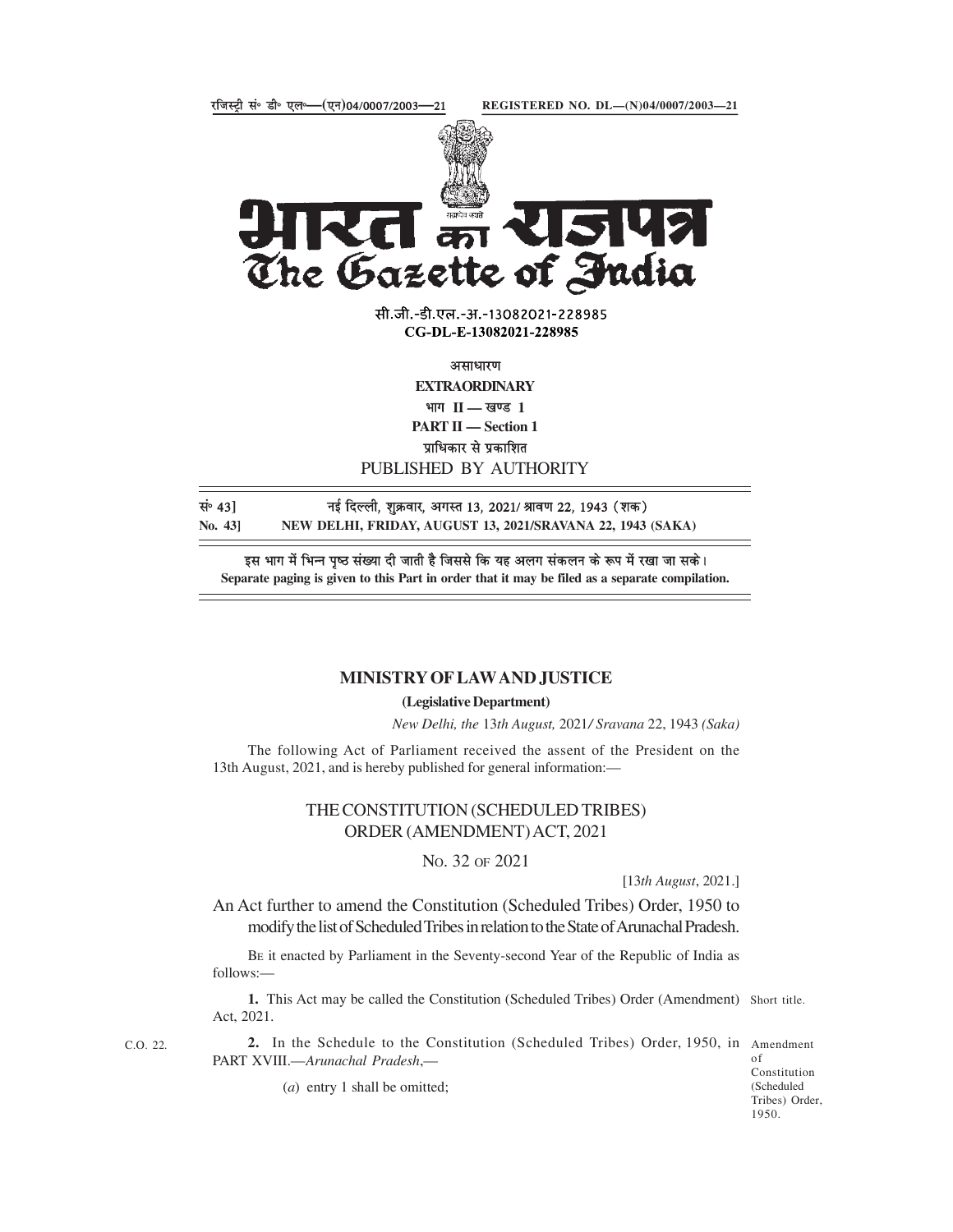- (b) for entry 6, the following entry shall be substituted, namely:— "6. Tai Khamti"; THE GAZETTE OF INDIA EXTRAORDINARY [PART II—SEC. 1]<br>
(b) for entry 6, the following entry shall be substituted, namely:—<br>
"6. Tai Khamti";<br>
(c) for entry 8, the following entry shall be substituted, namely:—
	- $(c)$  for entry 8, the following entry shall be substituted, namely:— "8. Mishmi-Kaman (Miju Mishmi), Idu (Mishmi), Taraon (Digaru Mishmi)";
	- ( $d$ ) for entry 9, the following entry shall be substituted, namely:— "9. Monpa, Memba, Sartang, Sajolang (Miji)";
	- (e) for entry 10, the following entry shall be substituted, namely:— "10. Nocte, Tangsa, Tutsa, Wancho".

ANOOP KUMAR MENDIRATTA, Secretary to the Govt. of India.

and the contract of the contract of the contract of the contract of the contract of the contract of the contra<br>And the contract of the contract of the contract of the contract of the contract of the contract of the contra

UPLOADED BY THE MANAGER, GOVERNMENT OF INDIA PRESS, MINTO ROAD, NEW DELHI–110002 AND PUBLISHED BY THE CONTROLLER OF PUBLICATIONS, DELHI–110054.